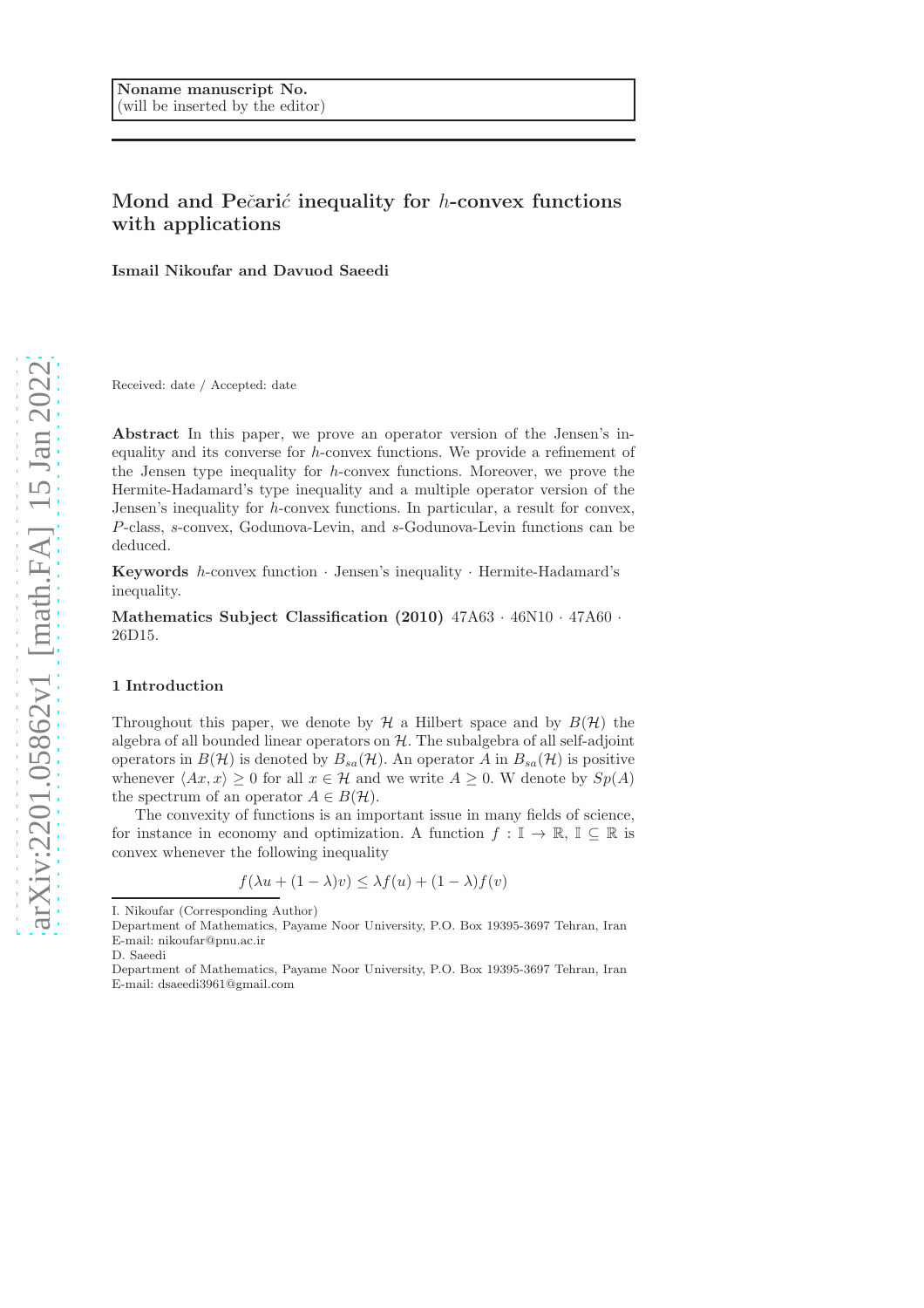holds for all  $u, v \in \mathbb{I}$  and for all  $\lambda \in [0, 1]$  and the function  $f : \mathbb{I} \to \mathbb{R}$  is concave whenever  $-f$  is convex.

In 1979, Breckner [\[3\]](#page-13-0) introduced the class of s-convex functions in the second sense. A function  $f : [0, \infty) \to \mathbb{R}$  is s-convex in the second sense whenever

$$
f(\lambda u + (1 - \lambda)v) \le \lambda^s f(u) + (1 - \lambda)^s f(v)
$$
\n(1)

holds for all  $u, v \in [0, \infty)$ , for all  $\lambda \in [0, 1]$  and for some fixed  $s \in (0, 1]$ . Note that all s-convex functions in the second sense are non-negative. Hudzik and Maligranda (1994) [\[14\]](#page-14-0) remarked two senses of s-convexity of real-valued functions are known in the literature. A function  $f : [0, \infty) \to \mathbb{R}$  is s-convex in the first sense if

$$
f(\alpha u + \beta v) \le \alpha^s f(u) + \beta^s f(v)
$$
 (2)

holds for all  $u, v \in [0, \infty)$  and for all  $\alpha, \beta \ge 0$  with  $\alpha^s + \beta^s = 1$  and for some fixed  $s \in (0, 1]$ . There is an identity between the class of 1-convex functions and the class of convex functions. Indeed, the s-convexity means just the convexity when  $s = 1$ , no mater in the first sense or in the second sense. For more details and examples on s-convex functions we refer to see [\[7,](#page-13-1)[8,](#page-14-1)[12,](#page-14-2)[14,](#page-14-0)[18,](#page-14-3)[23,](#page-14-4)[24\]](#page-14-5).

In 1985, Godunova and Levin (see [\[10\]](#page-14-6) or [\[15\]](#page-14-7)) introduced the class of Godunova-Levin functions. A function  $f : \mathbb{I} \to \mathbb{R}$  is a Godunova-Levin function on I if

$$
f(\lambda u + (1 - \lambda)v) \le \frac{f(u)}{\lambda} + \frac{f(v)}{1 - \lambda},
$$
\n(3)

where  $u, v \in \mathbb{I}$  and  $\lambda \in [0, 1]$ . Note that all non-negative monotonic and non-negative convex functions belong to this class  $[5]$ . The function f is s-Godunova-Levin type if

$$
f(\lambda u + (1 - \lambda)v) \le \frac{f(u)}{\lambda^s} + \frac{f(v)}{(1 - \lambda)^s},\tag{4}
$$

where  $u, v \in \mathbb{I}$  and  $\lambda \in [0, 1]$ .

In 1999, Pearce and Rubinov [\[21\]](#page-14-8) introduced a new class of convex functions which is called P-class functions. A function  $f : \mathbb{I} \to \mathbb{R}$  is a P-class function on I if

$$
f(\lambda u + (1 - \lambda)v) \le f(u) + f(v),\tag{5}
$$

where  $u, v \in \mathbb{I}$  and  $\lambda \in [0, 1]$ . Some properties of P-class functions can be found in [\[5,](#page-13-2)[6,](#page-13-3)[17\]](#page-14-9).

In 2007, in order to unify the above concepts for functions of real variable Varo $\check{\sigma}$ sanec [\[25\]](#page-14-10) introduced a wide class of functions the so called h-convex functions which generalizes convex, s-convex, Godunova-Levin, and P-class functions. A non-negative function  $f : \mathbb{I} \to \mathbb{R}$  is an h-convex function on  $\mathbb{I}$  if

$$
f(\lambda u + (1 - \lambda)v) \le h(\lambda)f(u) + h(1 - \lambda)f(v),
$$
\n(6)

where h is a non-negative function defined on the real interval  $\mathbb{J}, u, v \in \mathbb{I}$  and  $\lambda \in [0, 1] \subseteq \mathbb{J}$ . For more results and generalizations regarding h-convexity, we refer the readers to see  $[2, 9, 11, 20]$  $[2, 9, 11, 20]$  $[2, 9, 11, 20]$  $[2, 9, 11, 20]$  $[2, 9, 11, 20]$  $[2, 9, 11, 20]$ .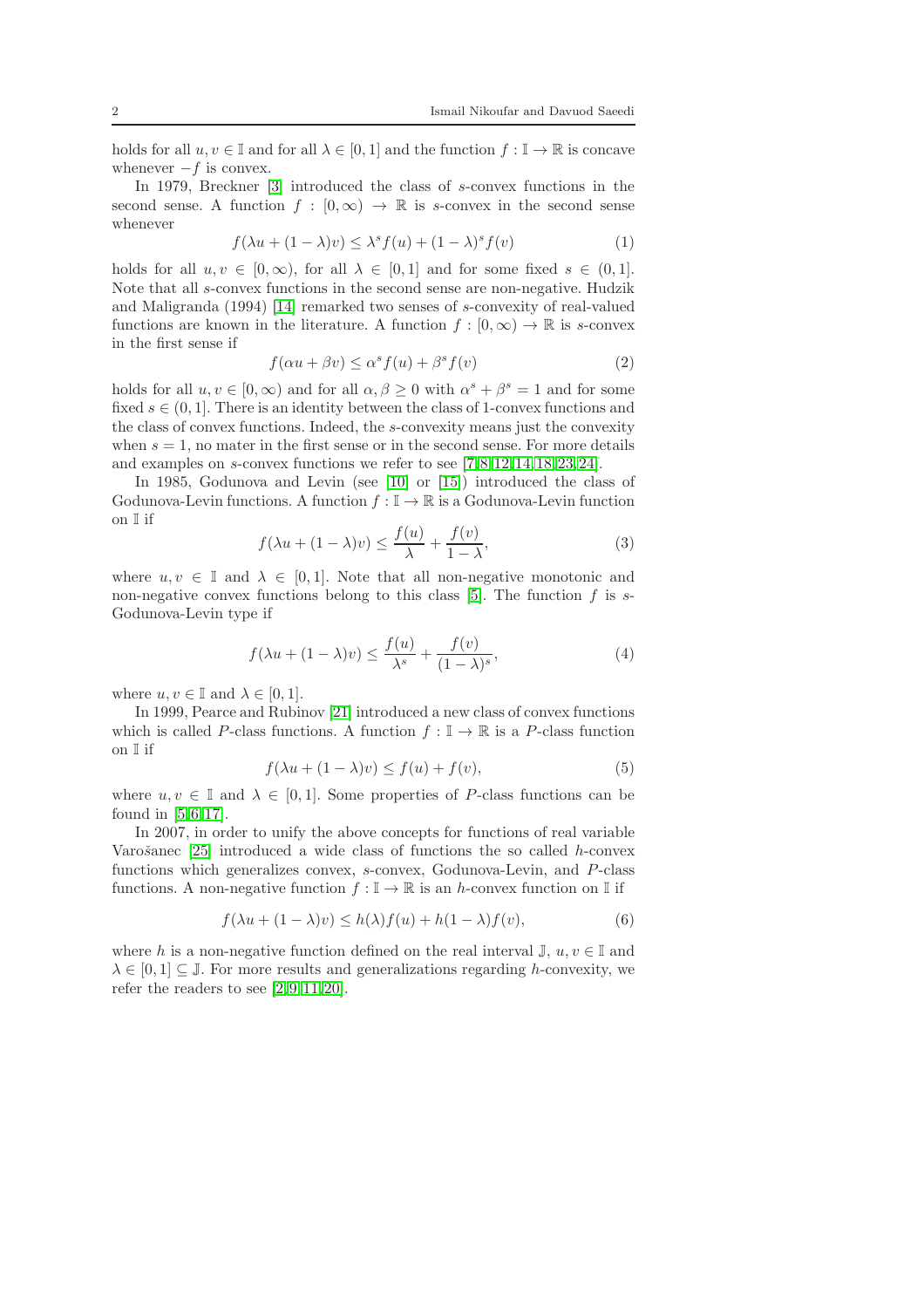Exponentially convex (concave) functions are related to the convex functions and have appeared as significant generalization of the convex functions [\[4\]](#page-13-5). The concept of strongly exponentially general convex functions was introduced in [\[19\]](#page-14-14). These functions have some nice properties, which convex functions enjoy.

Jensen's inequality for convex functions is one of the most important result in the theory of inequalities and for appropriate choices of the function many other famous inequalities are particular cases of this inequality. An operator version of the Jensen inequality for a convex function has been proved by Mond and Pečarić as follows  $([16], [13])$  $([16], [13])$  $([16], [13])$  $([16], [13])$  $([16], [13])$ :

<span id="page-2-2"></span>**Theorem 1** Let  $f : [m, M] \to \mathbb{R}$  be a continuous convex function. Then,

$$
f(\langle Ax, x \rangle) \le \langle f(A)x, x \rangle \tag{7}
$$

for every  $x \in \mathcal{H}$  with  $\langle x, x \rangle = 1$  and every self-adjoint operator A such that  $mI \leq A \leq M I$ .

In this paper, we prove some inequalities for self-adjoint operators on a Hilbert space including an operator version of the Jensen's inequality and its converse. We provide a refinement of the Jensen type inequality for h-convex functions. Moreover, we prove the Hermite-Hadamard's type inequality and a multiple operator version of the Jensen's inequality for h-convex functions. In particular, a result for convex, P-class, s-convex, Godunova-Levin, and s-Godunova-Levin functions will be proved.

# 2 Mond and Pečarić inequality for  $h$ -convex functions

We indicate that an operator version of the Jensen inequality for h-convex functions still holds similar to that Mond and Pečarić considered for convex functions.

For a non-negative and non-zero function  $h : K \subset \mathbb{R} \to \mathbb{R}$ , we define

$$
M_K(h) = \inf_{t \in K} \frac{h(t)}{t}
$$

<span id="page-2-1"></span>and call it the Jensen's coefficient for  $h$ -convex functions on  $K$ . We consider all functions h such that the Jensen's coefficient  $M_K(h)$  exists.

**Theorem 2** Let A be a self-adjoint operator on a Hilbert space  $H$  and assume that  $Sp(A) \subseteq [m, M]$  for some scalars m, M with  $0 < m < M$ . Let  $h : [0, 1] \rightarrow$  $\mathbb R$  be a non-negative and non-zero function. If f is a continuous h-convex function on  $[m, M]$ , then

<span id="page-2-0"></span>
$$
f(\langle Ax, x \rangle) \le M_{(0,1)}(h) \langle f(A)x, x \rangle \tag{8}
$$

for each  $x \in \mathcal{H}$  with  $||x|| = 1$ .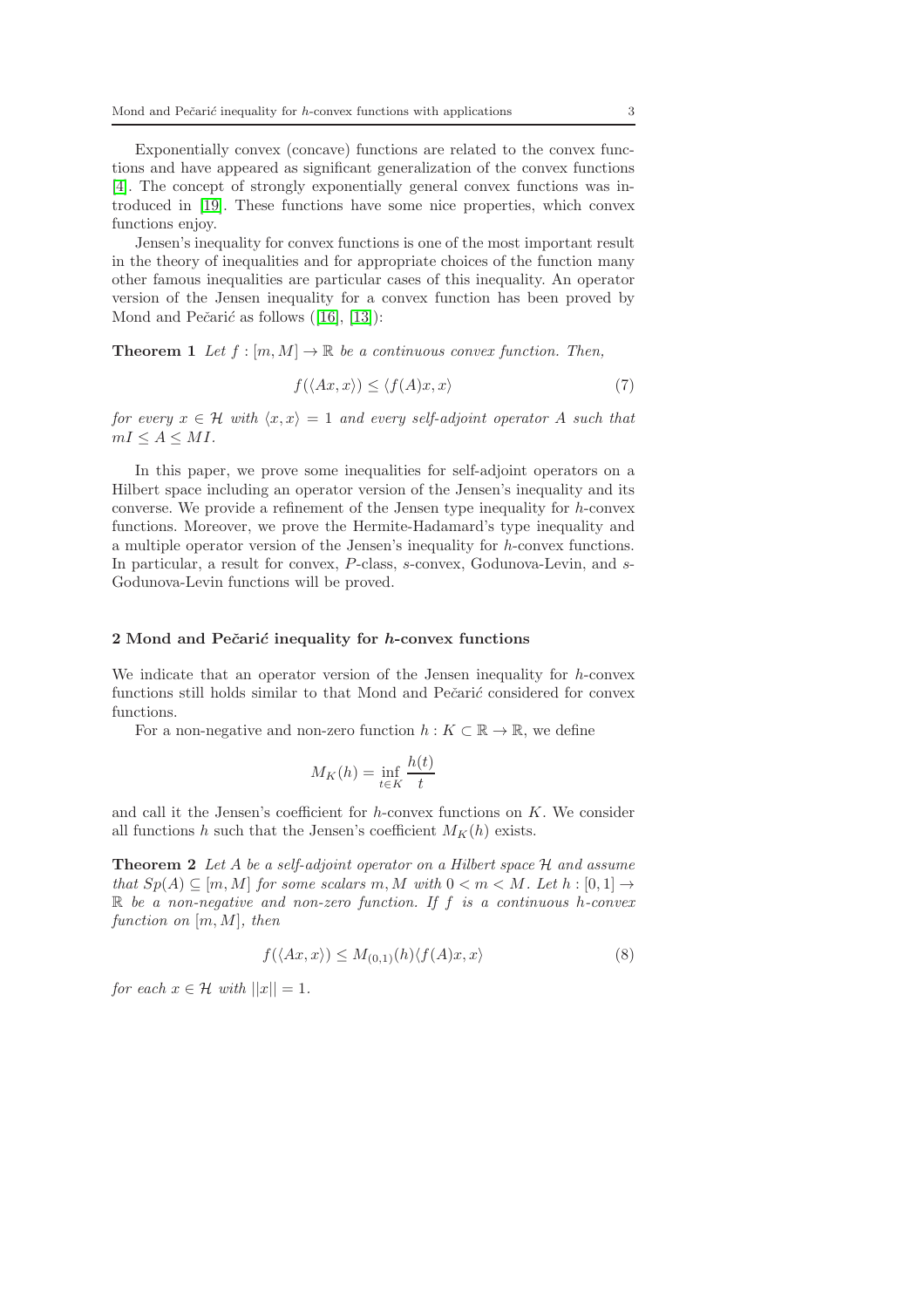*Proof* It is clear that if  $M_{(0,1)}(h) = +\infty$ , then the inequality [\(8\)](#page-2-0) holds. Assume that  $M_{(0,1)}(h) < +\infty$ . It follows from h-convexity of f that

<span id="page-3-0"></span>
$$
f(\lambda a + (1 - \lambda)b) - h(1 - \lambda)f(b) \le h(\lambda)f(a)
$$
\n(9)

for all  $a, b \in [m, M]$  and for all  $\lambda \in (0, 1)$ . By dividing both sides of [\(9\)](#page-3-0) with  $\lambda \in (0, 1)$ , one can reach

<span id="page-3-1"></span>
$$
\frac{f(\lambda a + (1 - \lambda)b) - h(1 - \lambda)f(b)}{\lambda} \le \frac{h(\lambda)}{\lambda}f(a)
$$
 (10)

for all  $a, b \in [m, M]$ . Define

<span id="page-3-2"></span>
$$
\alpha := \min_{b \in [m,M]} \frac{f(\lambda a + (1 - \lambda)b) - h(1 - \lambda)f(b)}{\lambda(a - b)}.
$$
\n(11)

The inequalities [\(10\)](#page-3-1) and [\(11\)](#page-3-2) entail that

$$
\alpha(a-b) \le \frac{h(\lambda)}{\lambda} f(a)
$$

for all  $a, b \in [m, M]$  and  $\lambda \in (0, 1)$ . Consider the linear function  $l(t) := \alpha(t - b)$ and  $\bar{g} = \langle Ax, x \rangle$ . This implies that  $l(a) \leq \frac{h(\lambda)}{\lambda}$  $\frac{(\lambda)}{\lambda} f(a)$  for all  $a \in [m, M]$  and  $m \leq \bar{g} \leq M$ , respectively. Consider the straight line  $l'(t) := \alpha(t - \bar{g}) + f(\bar{g})$ passing through the point  $(\bar{g}, f(\bar{g}))$  and parallel to the line l. The continuity of the function  $f$  ensures that

<span id="page-3-3"></span>
$$
l'(\bar{g}) \ge f(\bar{g}) - \epsilon \tag{12}
$$

for all  $\epsilon > 0$ . We now consider two cases:

(i) Assume that  $l'(t) \leq \frac{h(\lambda)}{\lambda}$  $\frac{(\lambda)}{\lambda} f(t)$  for every  $t \in [m, M]$ . By using the functional calculus, one has  $l'(A) \leq \frac{h(\lambda)}{\lambda}$  $\frac{(\lambda)}{\lambda} f(A)$  and consequently

<span id="page-3-4"></span>
$$
\langle l'(A)x, x \rangle \le \frac{h(\lambda)}{\lambda} \langle f(A)x, x \rangle \tag{13}
$$

for each  $x \in \mathcal{H}$  with  $||x|| = 1$ . The linearity of the function l' and the inequalities [\(12\)](#page-3-3) and [\(13\)](#page-3-4) imply

$$
f(\langle Ax, x \rangle) - \epsilon \le l'(\langle Ax, x \rangle) = \langle l'(A)x, x \rangle \le \frac{h(\lambda)}{\lambda} \langle f(A)x, x \rangle.
$$

Since  $\epsilon$  is arbitrary, we observe that

<span id="page-3-5"></span>
$$
f(\langle Ax, x \rangle) \le \frac{h(\lambda)}{\lambda} \langle f(A)x, x \rangle.
$$
 (14)

(ii) Assume that there exist some points  $t \in [m, M]$  such that  $l'(t)$  $h(\lambda)$  $\frac{(\lambda)}{\lambda} f(t)$ . Define the sets T and S as follows:

$$
T := \{ t \in [m, \bar{g}] : l'(t) > \frac{h(\lambda)}{\lambda} f(t) \},
$$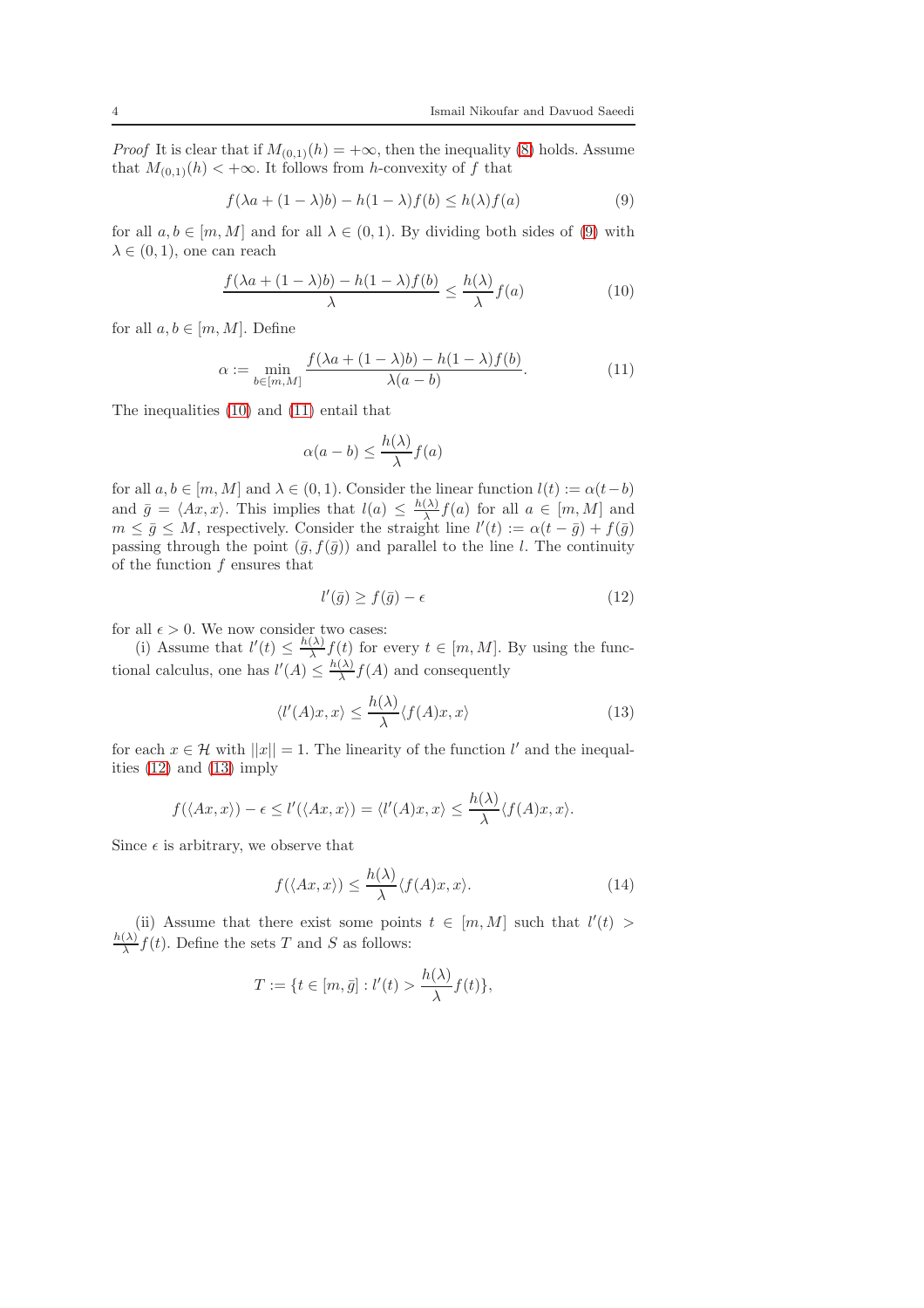Mond and Pe $\check{c}$ ari $\acute{c}$  inequality for *h*-convex functions with applications  $5$ 

$$
S := \{ t \in [\bar{g}, M] : l'(t) > \frac{h(\lambda)}{\lambda} f(t) \}.
$$

Consider  $t_T := \max\{t : t \in T\}$  and  $t_S := \min\{t : t \in S\}$ . We use two lines passing through the points  $(t_T, 0)$ ,  $(\bar{g}, f(\bar{g}))$  and  $(t_S, 0)$  and  $(\bar{g}, f(\bar{g}))$ , respectively. Let  $l_T$  be the line passing through the points  $(t_T, 0)$  and  $(\bar{g}, f(\bar{g}))$ and  $l_S$  the line passing through the points  $(t_S, 0)$  and  $(\bar{g}, f(\bar{g}))$  and define the function  $L$  as follows:

$$
L(t) := \begin{cases} l_T(t), t \in [m, \bar{g}], \\ l_S(t), t \in [\bar{g}, M]. \end{cases}
$$

We prove that the inequality  $L(t) \leq \frac{h(\lambda)}{\lambda}$  $\frac{(\lambda)}{\lambda} f(t)$  holds for all  $t \in [m, M]$ . We consider the partition  $\{m, t_T, \bar{g}, t_S, M\}$  for the closed interval  $[m, M]$  and remark that  $l_T(t) \leq 0$  for every  $t \in [m, t_T]$ . Since  $f(t) \geq 0$ , we clearly observe that  $l_T(t) \leq \frac{h(\lambda)}{\lambda}$  $\frac{\Delta x}{\lambda} f(t)$  for every  $t \in [m, t_T]$ . On the other hand, we see that

<span id="page-4-0"></span>
$$
l'(t) \le \frac{h(\lambda)}{\lambda} f(t) \tag{15}
$$

for every  $t \in (t_T, \bar{g}]$ ; otherwise, there exists  $t_0 \in (t_T, \bar{g}]$  such that  $l'(t_0) >$  $h(\lambda)$  $\frac{(\lambda)}{\lambda} f(t_0)$  and so  $t_0 \in T$  and  $t_0 < t_T$ , which is a contradiction. So, it follows from  $(15)$  that

<span id="page-4-1"></span>
$$
l'(t_T) \le \frac{h(\lambda)}{\lambda} f(t_T) \tag{16}
$$

by letting t tends to  $t_T$  from right in [\(15\)](#page-4-0). Moreover, since  $t_T \in \overline{T}$ , the reverse inequality holds in [\(16\)](#page-4-1) and hence  $l'(t_T) = \frac{h(\lambda)}{\lambda} f(t_T)$ . It follows that l' is the line passing through the points  $(t_T, \frac{h(\lambda)}{\lambda})$  $\frac{(\lambda)}{\lambda} f(t_T)$  and  $(\bar{g}, f(\bar{g}))$  and its slope is  $\alpha = \frac{f(\bar{g}) - \frac{h(\lambda)}{\lambda} f(t_T)}{\bar{g} - t_T}$  $\frac{\frac{r(x)}{A}f(t)}{\bar{g}-t_T}$ , where the slope of  $l_T$  is  $\alpha' = \frac{f(\bar{g})}{\bar{g}-t_T}$  $\frac{f(g)}{\bar{g}-t_T}$ . By the inequality [\(15\)](#page-4-0) we observe that

$$
l_T(t) = \alpha'(t - \bar{g}) + f(\bar{g}) \le \alpha(t - \bar{g}) + f(\bar{g}) = l'(t) \le \frac{h(\lambda)}{\lambda} f(t)
$$

for every  $t \in (t_T, \bar{g}]$ . So,  $L(t) = l_T(t) \leq \frac{h(\lambda)}{\lambda}$  $\frac{(\lambda)}{\lambda} f(t)$  for every  $t \in [m, \bar{g}]$ .

By the similar methods one can show that  $L(t) = l_S(t) \leq \frac{h(\lambda)}{\lambda}$  $\frac{(\lambda)}{\lambda}f(t)$  for every  $t \in [\bar{g}, M]$ . Note that the lines  $l_T$  and  $l_S$  are joining at the point along the length of  $\bar{g}$  and so  $l_T(\bar{g}) = l_S(\bar{g})$  and since f is continuous,

$$
l_T(\bar{g}) = f(\bar{g}) \ge f(\bar{g}) - \epsilon \tag{17}
$$

for arbitrary  $\epsilon > 0$ . For the case  $Sp(A) \subseteq [m, \bar{g}]$ , we have

$$
f(\langle Ax, x \rangle) - \epsilon \le l_T(\langle Ax, x \rangle) = \langle l_T(A)x, x \rangle \le \frac{h(\lambda)}{\lambda} \langle f(A)x, x \rangle.
$$

Moreover, for the case  $Sp(A) \subseteq [\bar{g}, M]$ , we have

$$
f(\langle Ax, x \rangle) - \epsilon \leq l_T(\langle Ax, x \rangle) = l_S(\langle Ax, x \rangle) = \langle l_S(A)x, x \rangle
$$
  

$$
\leq \frac{h(\lambda)}{\lambda} \langle f(A)x, x \rangle
$$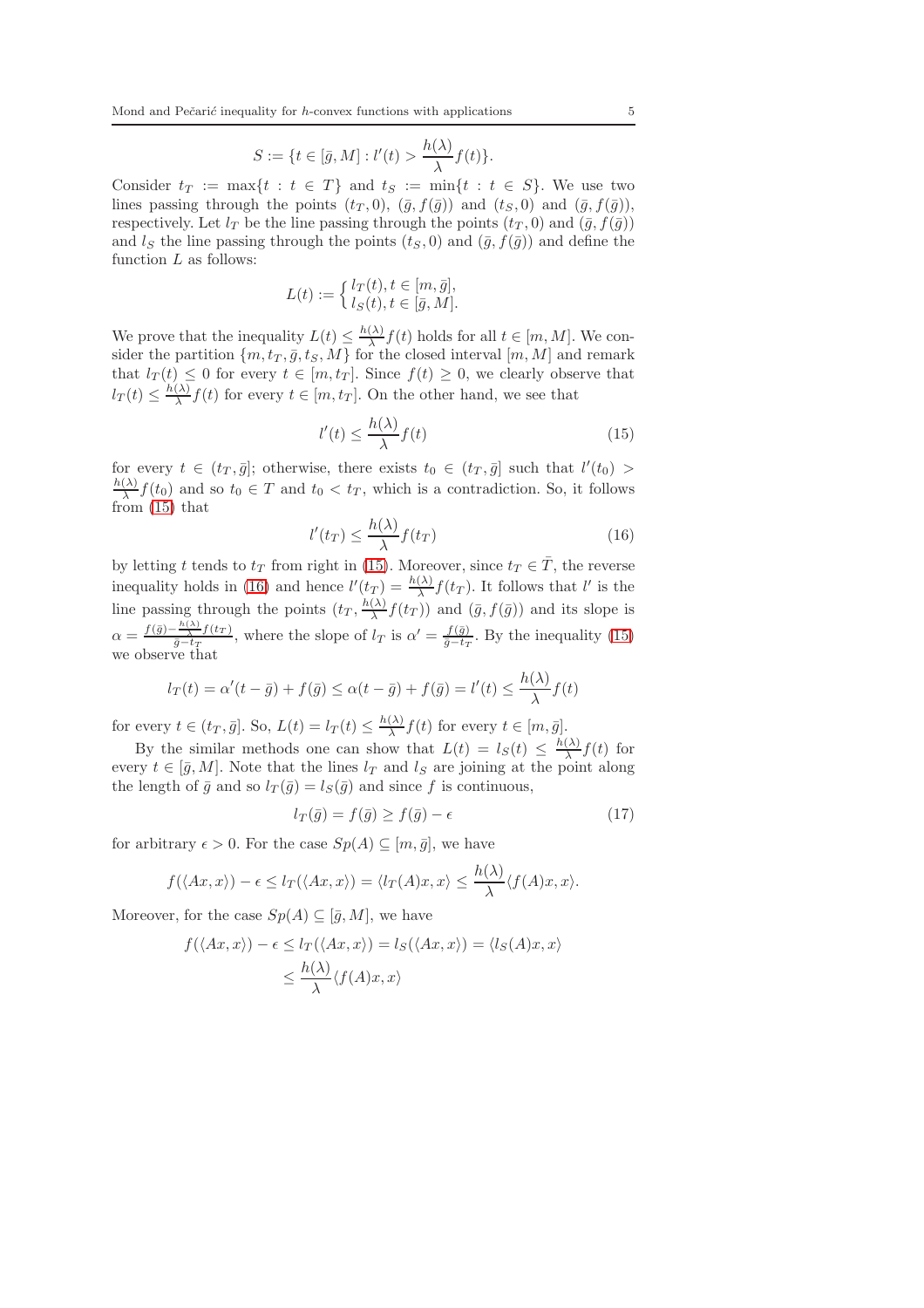and consequently we can deduce [\(14\)](#page-3-5). Now, by taking the infimum over all  $\lambda \in (0,1)$  on both sides of the inequality [\(14\)](#page-3-5), one can deduce [\(8\)](#page-2-0).

<span id="page-5-0"></span>**Corollary 1** Let the conditions of Theorem [2](#page-2-1) be satisfied. If the function  $\frac{h(t)}{t}$ is decreasing on (0,1), then  $\lambda = \frac{1}{2}$  is the best possible in the inequality [\(14\)](#page-3-5). Indeed, one has

$$
f(\langle Ax, x \rangle) \le 2h(\frac{1}{2}) \langle f(A)x, x \rangle \tag{18}
$$

for each  $x \in \mathcal{H}$  with  $||x|| = 1$ .

*Proof* We claim that  $\frac{1}{2}$  is the best possible for  $\lambda$  in the inequality [\(14\)](#page-3-5). We divide the interval  $(0, \overline{1})$  to two parts  $(0, \frac{1}{2}]$  and  $(\frac{1}{2}, 1)$ , respectively. In the first part by using the inequality [\(14\)](#page-3-5) we detect the best possible and in the second part by an example we demonstrate that the inequality [\(14\)](#page-3-5) does not hold in general. In fact, in this situation we conclude that the inequality [\(14\)](#page-3-5) only holds in the first part.

(1) Let  $0 < \lambda \leq \frac{1}{2}$ . Since the function  $\frac{h(t)}{t}$  is decreasing, its infimum value over  $(0, \frac{1}{2}]$  occurs at the endpoint  $\lambda = \frac{1}{2}$  and so  $M_{(0, \frac{1}{2}]}(h) = \frac{h(\frac{1}{2})}{\frac{1}{2}} = 2h(\frac{1}{2})$ .

(2) Let  $\frac{1}{2} < \lambda < 1$ . We show that there is an h-convex function such that does not satisfy the inequality [\(14\)](#page-3-5). Let  $h(t) = \sqrt{t}$  and  $t > 0$ . Then,  $\frac{h(t)}{t} = t^{-\frac{1}{2}}$  is decreasing on (0,1). Define  $g : [0, \infty) \to \mathbb{R}$  by  $g(t) = \sqrt{t}$ . Note that  $q$  is  $h$ -convex, since

$$
g(\alpha x + (1 - \alpha)y) = (\alpha x + (1 - \alpha)y)^{\frac{1}{2}}
$$
  
\n
$$
\leq (\alpha x)^{\frac{1}{2}} + ((1 - \alpha)y)^{\frac{1}{2}}
$$
  
\n
$$
= \alpha^{\frac{1}{2}} x^{\frac{1}{2}} + (1 - \alpha)^{\frac{1}{2}} y^{\frac{1}{2}}
$$
  
\n
$$
= h(\alpha)x^{\frac{1}{2}} + h(1 - \alpha)y^{\frac{1}{2}}
$$

for every  $x, y \ge 0$  and  $\alpha \in [0, 1]$ . Consider  $A = \begin{pmatrix} 1 & 0 \\ 0 & 0 \end{pmatrix}$  and  $x = \begin{pmatrix} 1 & 0 \\ \sqrt{2} & \sqrt{2} \end{pmatrix}$  $\frac{1}{2}, \frac{1}{\sqrt{2}}$  $\frac{1}{2}$ ). A simple calculation shows that  $g(\langle Ax, x \rangle) = g(\frac{1}{2}) = \sqrt{\frac{1}{2}}$  and  $\langle g(A)x, x \rangle = \frac{1}{2}$ . Since g is h-convex, by  $(14)$ , we have

$$
g(\langle Ax, x \rangle) \le \frac{h(\lambda)}{\lambda} \langle g(A)x, x \rangle
$$

and so  $\sqrt{\frac{1}{2}} \leq \frac{\lambda^{-\frac{1}{2}}}{2}$  which is a contradiction.

Corollary 2 Let  $A$  be a self-adjoint operator on a Hilbert space  $H$  and assume that  $Sp(A) \subseteq [m, M]$  for some scalars m, M with  $0 < m < M$  and  $x \in \mathcal{H}$  with  $||x|| = 1.$ 

(1) If f is a continuous convex function on  $[m, M]$ , then

$$
f(\langle Ax, x \rangle) \le \langle f(A)x, x \rangle.
$$
 (19)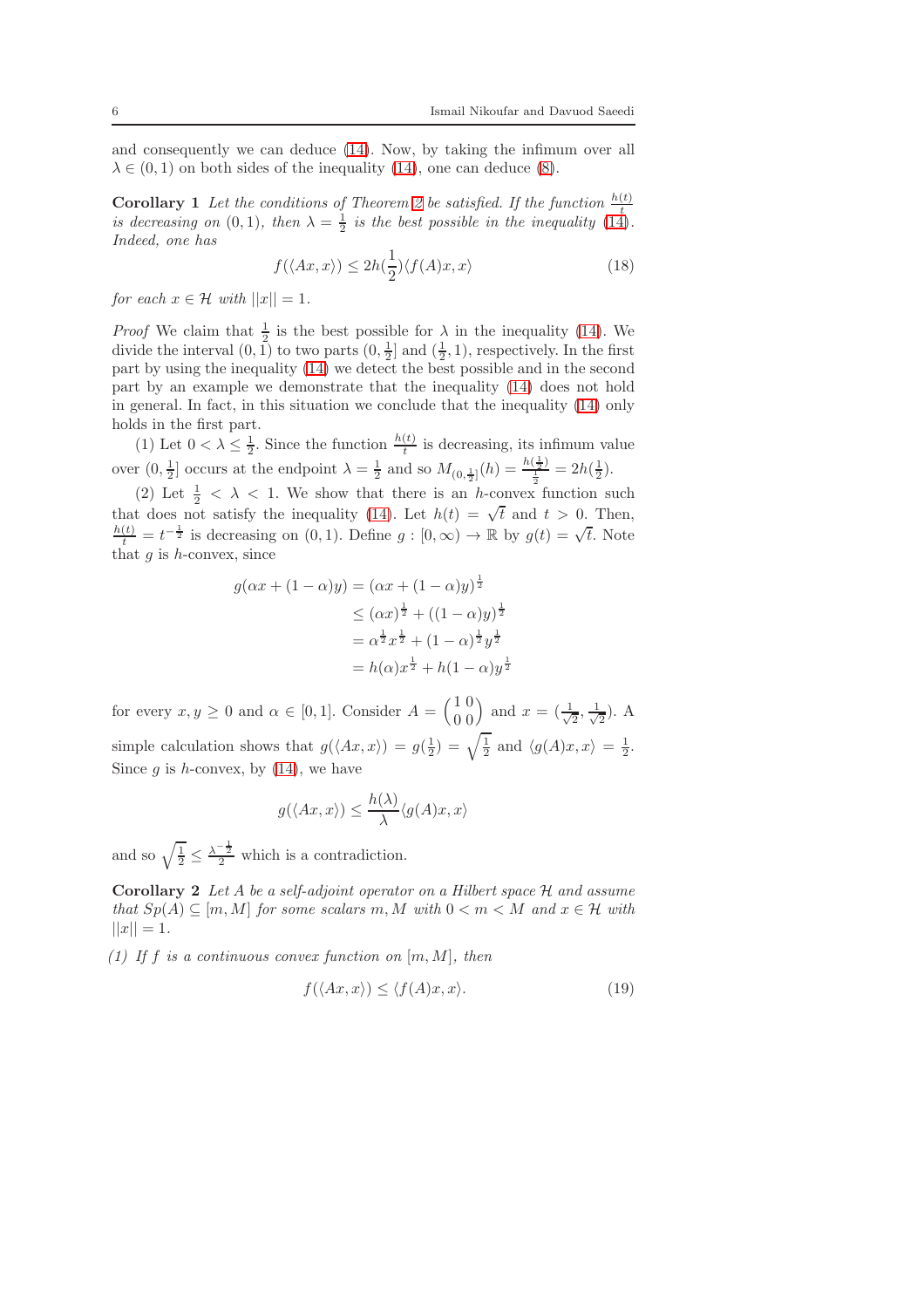(2) If f is a continuous P-class function on  $[m, M]$ , then

$$
f(\langle Ax, x \rangle) \le 2\langle f(A)x, x \rangle.
$$
 (20)

(3) If f is a continuous s-convex function on  $[m, M]$  in the second sense, then

$$
f(\langle Ax, x \rangle) \le 2^{1-s} \langle f(A)x, x \rangle.
$$
 (21)

(4) If f is a continuous Godunova-Levin function on  $[m, M]$ , then

$$
f(\langle Ax, x \rangle) \le 4 \langle f(A)x, x \rangle. \tag{22}
$$

(5) If f is a continuous s-Godunova-Levin function on  $[m, M]$ , then

$$
f(\langle Ax, x \rangle) \le 2^{1+s} \langle f(A)x, x \rangle.
$$
 (23)

*Proof* Consider  $h(t) = t$ ,  $h(t) = 1$ ,  $h(t) = t^s$ ,  $h(t) = \frac{1}{t}$ , and  $h(t) = \frac{1}{t^s}$  in parts (1)-(5), respectively. Then, the function  $\frac{h(t)}{t}$  is decreasing in each part and Corollary [1](#page-5-0) implies the Jensen's coefficient is  $2h(\frac{1}{2})$ . So, a simple calculation gets the desired result in each part.

<span id="page-6-0"></span>We provide a refinement of the Mond and Pe $\check{c}$ ari $\check{c}$  inequality for h-convex functions.

**Corollary 3** Let the conditions of Theorem [2](#page-2-1) be satisfied. If  $M_{(0,1)}(h) < 1$ and  $f(\langle Ax, x \rangle) < \langle f(A)x, x \rangle$ , then

$$
f(\langle Ax, x \rangle) \le M_{(0,1)}(h) \langle f(A)x, x \rangle < \langle f(A)x, x \rangle \tag{24}
$$

for each  $x \in \mathcal{H}$  with  $||x|| = 1$ .

Proof The first inequality follows from Theorem [2](#page-2-1) and the second one follows from the fact that  $M_{(0,1)}(h) < 1$ .

<span id="page-6-2"></span>We remark that in Corollary [3](#page-6-0) the condition  $f(\langle Ax, x \rangle) < \langle f(A)x, x \rangle$  is essential, since we reach the contradiction  $M_{(0,1)}(h) = 1$  when equality holds.

Theorem 3 Let the conditions of Theorem [2](#page-2-1) be satisfied. Then,

<span id="page-6-1"></span>
$$
\langle f(A)x, x \rangle \le M_{(0,1)}(h) \Big( \frac{M - \langle Ax, x \rangle}{M - m} f(m) + \frac{\langle Ax, x \rangle - m}{M - m} f(M) \Big). \tag{25}
$$

*Proof* Consider  $D = \begin{pmatrix} m & 0 \\ 0 & 1 \end{pmatrix}$ 0 M ) and  $x =$  $\int \sqrt{\frac{M-t}{M-x}}$  $\frac{1}{2}$  $M-m$  $\frac{t-m}{M-m}$  $\setminus$ . By applying [2](#page-2-1) we have

$$
f(t) = f(\langle Dx, x \rangle)
$$
  
\n
$$
\leq M_{(0,1)}(h) \langle f(D)x, x \rangle
$$
  
\n
$$
= M_{(0,1)}(h) \Big( \frac{M-t}{M-m} f(m) + \frac{t-m}{M-m} f(M) \Big)
$$

.

<span id="page-6-3"></span>Since the operator  $M_{(0,1)}(h) \left( \frac{M-A}{M-m} f(m) + \frac{A-m}{M-m} f(M) \right) - f(A)$  is positive, we get [\(25\)](#page-6-1).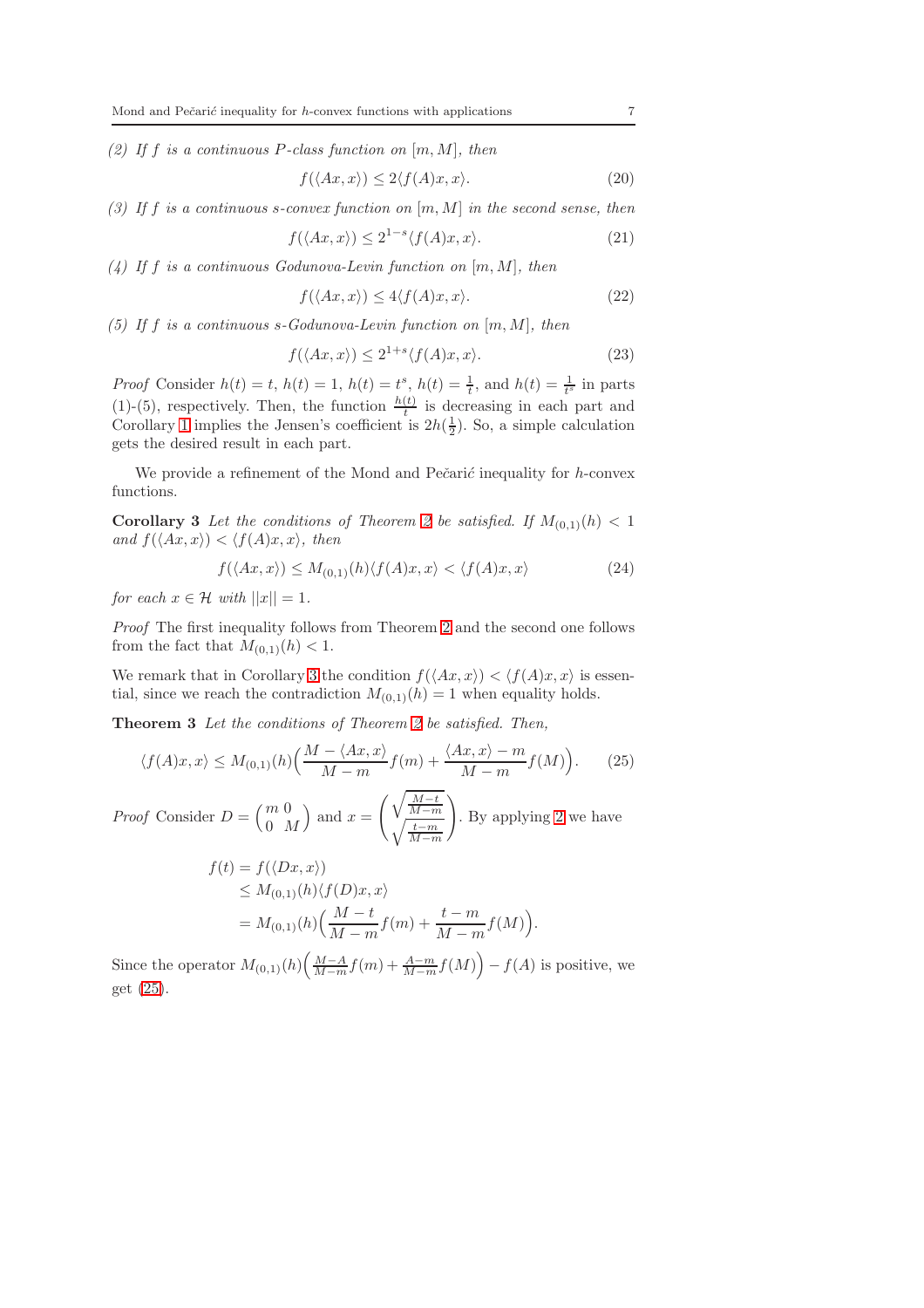Theorem 4 Let the conditions of Theorem [2](#page-2-1) be satisfied. Let J be an interval such that  $f([m, M]) \subset J$ . If  $F(u, v)$  is a real function defined on  $J \times J$  and non–decreasing in u, then

$$
F(\langle f(A)x, x \rangle, f(\langle Ax, x \rangle))
$$
  
\n
$$
\leq \max_{t \in [m, M]} F\left(M_{(0,1)}(h) \left(\frac{M-t}{M-m} f(m) + \frac{t-m}{M-m} f(M)\right), f(t)\right)
$$
  
\n
$$
= \max_{\theta \in [0,1]} F\left(M_{(0,1)}(h) (\theta f(m) + (1-\theta) f(M)), f(\theta m + (1-\theta) M)\right). (26)
$$

*Proof* Since  $\bar{g} = \langle Ax, x \rangle \in [m, M]$ , by the non-decreasing character of F and Theorem [3,](#page-6-2) one has

<span id="page-7-0"></span>
$$
F(\langle f(A)x, x \rangle, f(\langle Ax, x \rangle))
$$
  
\n
$$
\leq F\left(M_{(0,1)}(h)\left(\frac{M-\bar{g}}{M-m}f(m) + \frac{\bar{g}-m}{M-m}f(M)\right), f(\bar{g})\right)
$$
  
\n
$$
\leq \max_{t \in [m,M]} F\left(M_{(0,1)}(h)\left(\frac{M-t}{M-m}f(m) + \frac{t-m}{M-m}f(M)\right), f(t)\right).
$$

The second form of the right side of [\(26\)](#page-7-0) follows at once from the change of variable  $\theta = \frac{M-t}{M-m}$ , so that  $t = \theta m + (1 - \theta)M$ , with  $0 \le \theta \le 1$ .

<span id="page-7-1"></span>**Definition 1** The function  $f$  is piecewise continuously twice differentiable on  $[m, M]$  whenever the following conditions fulfil:

- (1) f is continuous on  $[m, M]$ ,
- (2) there exists a finite subdivision  $\{x_0, ..., x_n\}$  of  $[m, M], x_0 = a, x_n = b$  such that

(2.1) f is continuously twice differentiable on  $(x_{i-1}, x_i)$  for every  $i \in$  $\{1, ..., n\},\$ 

(2.2) the one-sided limits  $\lim_{x \to x_{i-1}^+} f'(x)$  and  $\lim_{x \to x_i^-} f'(x)$  exist for every  $i \in \{1, ..., n\},\$ 

(2.3) the one-sided limits  $\lim_{x \to x_{i-1}^+} f''(x)$  and  $\lim_{x \to x_i^-} f''(x)$  exist for every  $i \in \{1, ..., n\}$ .

We provide a converse inequality in Theorem [2.](#page-2-1)

Theorem 5 Let the conditions of Theorem [2](#page-2-1) be satisfied. Moreover, let f be piecewise continuously twice differentiable on  $[m, M]$ .

(i) There exists  $\alpha > 0$  such that

<span id="page-7-2"></span>
$$
\frac{1}{M_{(0,1)}(h)\alpha} \langle f(A)x, x \rangle \le f(\langle Ax, x \rangle).
$$

(ii) There exists  $\beta > 0$  such that

$$
\frac{1}{M_{(0,1)}(h)} \langle f(A)x, x \rangle - \beta \le f(\langle Ax, x \rangle).
$$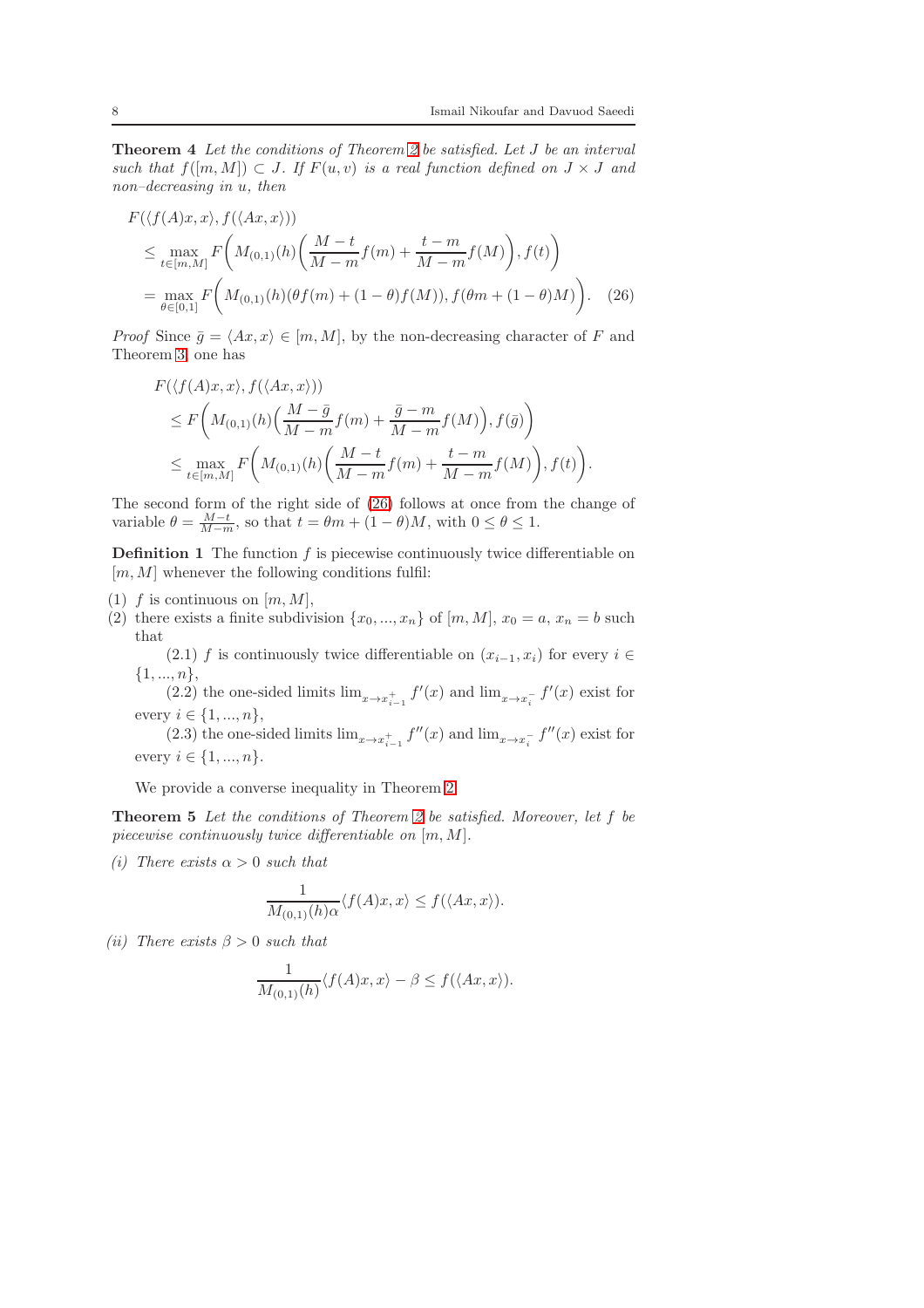*Proof* (i) Suppose  $R = \{x_0, x_1, ..., x_n\}, x_0 = m, x_n = M$  is the finite subdivision of  $[m, M]$  such that the conditions of Definition [1](#page-7-1) fulfils. Consider  $F(u, v) = \frac{u}{v}, J = (0, \infty), \varphi_h(t) = M_{(0,1)}(h)\varphi_i(t)$  for every  $t \in [x_{i-1}, x_i]$ , where  $\varphi_i(t) = \frac{L_i(t)}{f(t)}$ ,  $L_i(t) = f(x_{i-1}) + \mu_i(t-x_{i-1})$  and  $\mu_i = \frac{f(x_i) - f(x_{i-1})}{x_i - x_{i-1}}$  $\frac{x_i - y(x_{i-1})}{x_i - x_{i-1}}$ . According Theorem [4](#page-6-3) we have

$$
\frac{\langle f(A)x, x \rangle}{f(\langle Ax, x \rangle)} \le \max_{t \in [m, M]} \varphi_h(t) = M_{(0, 1)}(h) \max_{1 \le i \le n} \max_{t \in [x_{i-1}, x_i]} \varphi_i(t). \tag{27}
$$

Now  $\varphi_i'(t) = \frac{G_i(t)}{f(t)^2}$ , where  $G_i(t) = \mu_i f(t) - L_i(t) f'(t)$  for every  $t \in [x_{i-1}, x_i]$ . If  $\mu_i \neq 0$ , then

<span id="page-8-0"></span>
$$
G_i'(t) = -L_i(t)f''(t).
$$

If  $\mu_i = 0$  and  $\bar{t}_i \in (x_{i-1}, x_i)$  is the unique solution of the equation  $f'(t) = 0$ , then we consider

$$
\lambda_i = \max_{t \in [x_{i-1}, x_i]} \varphi_h(t) = M_{(0,1)}(h) \frac{f(x_{i-1})}{f(\bar{t}_i)}.
$$

Define

$$
A = \{i : \lim_{t \to x_{i-1}^+} f''(t) > 0, \lim_{t \to x_i^-} f''(t) > 0, f''(t) > 0, t \in (x_{i-1}, x_i)\},\
$$
  

$$
B = \{i : \lim_{t \to x_{i-1}^+} f''(t) < 0, \lim_{t \to x_i^-} f''(t) < 0, f''(t) < 0, t \in (x_{i-1}, x_i)\}.
$$

Suppose  $t \in [m, M]$ . Then, there exists  $i \in \{1, ..., n\}$  such that  $t \in [x_{i-1}, x_i]$ .

(1) If  $i \in A$ , then  $G'_i(t) < 0$  and so  $G_i$  is decreasing on  $[x_{i-1}, x_i]$ . So,

$$
G_i(x_{i-1})G_i(x_i) = -f(x_{i-1})f(x_i)(\mu_i - f'(x_{i-1}))(f'(x_i) - \mu_i) < 0,
$$

This indicates the equation  $G_i(t) = 0$  has a unique solution at  $\bar{t}_i \in (x_{i-1}, x_i)$ and so the equation  $\varphi'_i(t) = 0$  has a unique solution at  $\bar{t}_i \in (x_{i-1}, x_i)$ . Let  $D_i = \left(\begin{array}{cc} x_{i-1} & 0 \\ 0 & x_{i-1} \end{array}\right)$  $0 \quad x_i$ ) and  $x =$  $\int \sqrt{\frac{x_i-t}{x_i-x_i}}$  $\sqrt{\frac{x_i-x_{i-1}}{t-x_{i-1}}}$  $x_i-x_{i-1}$  $\setminus$ . Since  $i \in A$ , the function f is convex

on  $[x_{i-1}, x_i]$ . So, by Theorem [1,](#page-2-2) for the convex function f on  $[x_{i-1}, x_i]$ , one can reach

$$
f(t) = f(\langle D_i x, x \rangle)
$$
  
 
$$
\leq \langle f(D_i)x, x \rangle = \frac{x_i - t}{x_i - x_{i-1}} f(x_{i-1}) + \frac{t - x_{i-1}}{x_i - x_{i-1}} f(x_i) = L_i(t).
$$

Consequently,  $\frac{L_i(t)}{f(t)} \geq 1$  for every  $t \in [x_{i-1}, x_i]$  and

$$
\varphi_h(t) = M_{(0,1)}(h) \frac{L_i(t)}{f(t)} \ge M_{(0,1)}(h)
$$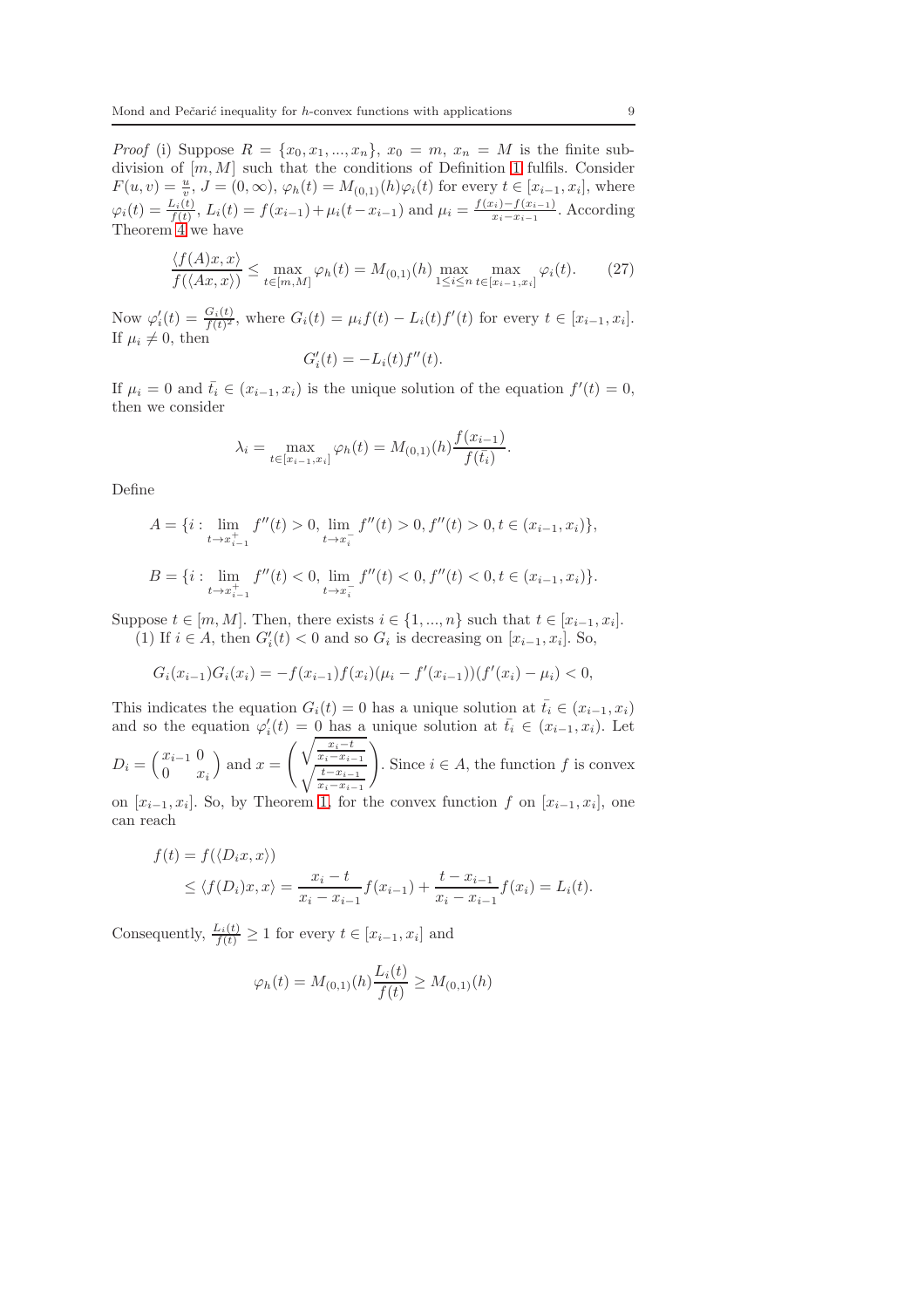for every  $t \in [x_{i-1}, x_i]$  where the equality occurs at  $x_{i-1}$  and  $x_i$ . Note that the maximum value of  $\varphi_i$  is attained in  $\bar{t}_i \in [x_{i-1}, x_i]$ , since  $\varphi''_i(\bar{t}_i) < 0$ . We consider

$$
\lambda_i = \max_{t \in [x_{i-1}, x_i]} \varphi_h(t)
$$
  
=  $M_{(0,1)}(h) \max_{t \in [x_{i-1}, x_i]} \varphi_i(t)$   
=  $M_{(0,1)}(h) \varphi_i(t_i)$   
=  $M_{(0,1)}(h) \frac{L_i(t_i)}{f(t_i)}$   
=  $M_{(0,1)}(h) \frac{\mu_i}{f'(t_i)}$ .

The last equality comes from the fact that  $G_i(\bar{t}_i) = 0$ .

(2) If  $i \in B$ , then define  $D_i$  and x as the part (1) and apply Theorem [1](#page-2-2) for the concave function f on  $[x_{i-1}, x_i]$ . So,  $\frac{L_i(t)}{f(t)} \leq 1$  and this inequality yields

$$
0 \le \varphi_h(t) = M_{(0,1)}(h) \frac{L_i(t)}{f(t)} \le M_{(0,1)}(h)
$$

for every  $t \in [x_{i-1}, x_i]$  where equality occurs at  $x_{i-1}$  and  $x_i$ . We consider

$$
\lambda_i = \max_{t \in [x_{i-1}, x_i]} \varphi_h(t) = M_{(0,1)}(h).
$$

It follows from the cases (1) and (2) in the part (i) that

$$
\lambda_i = \begin{cases} M_{(0,1)}(h) \frac{f(x_{i-1})}{f(t_i)}, \ \mu_i = 0, i \in \{1, ..., n\} \backslash A \cup B, \\ M_{(0,1)}(h) \frac{\mu_i}{f'(t_i)}, \quad \mu_i \neq 0, i \in A, \\ M_{(0,1)}(h), \qquad \mu_i \neq 0, i \in B. \end{cases}
$$

Define  $\lambda = \max_{1 \leq i \leq n} \lambda_i$ . Then,  $\lambda = M_{(0,1)}(h)\alpha$ , where

$$
\alpha = \max\{\max_{i \in (A \cup B)^c} \frac{f(x_{i-1})}{f(\bar{t}_i)}, \max_{i \in A} \frac{\mu_i}{f'(\bar{t}_i)}, 1\}.
$$

By virtue of [\(27\)](#page-8-0), we deduce

<span id="page-9-0"></span>
$$
\frac{\langle f(A)x, x \rangle}{f(\langle Ax, x \rangle)} \le \max_{t \in [m, M]} \varphi_h(t) = M_{(0,1)}(h)\alpha.
$$

(ii) Consider the sets R, P, A, and B as the part (i) and define  $F(u, v) =$  $u-M_{(0,1)}(h)v, J=\mathbb{R}$  and  $\varphi_h(t)=M_{(0,1)}(h)\varphi_i(t)$  for every  $t\in [x_{i-1},x_i]$ , where  $\varphi_i(t) = L_i(t) - f(t)$  and  $L_i(t)$  defined in the part (i). By virtue of Theorem [4](#page-6-3) we yield

$$
\langle f(A)x, x \rangle - M_{(0,1)}(h) f(\langle Ax, x \rangle) \le \max_{t \in [m,M]} \varphi_h(t)
$$
  
=  $M_{(0,1)}(h) \max_{1 \le i \le n} \max_{t \in [x_{i-1}, x_i]} \varphi_i(t).$  (28)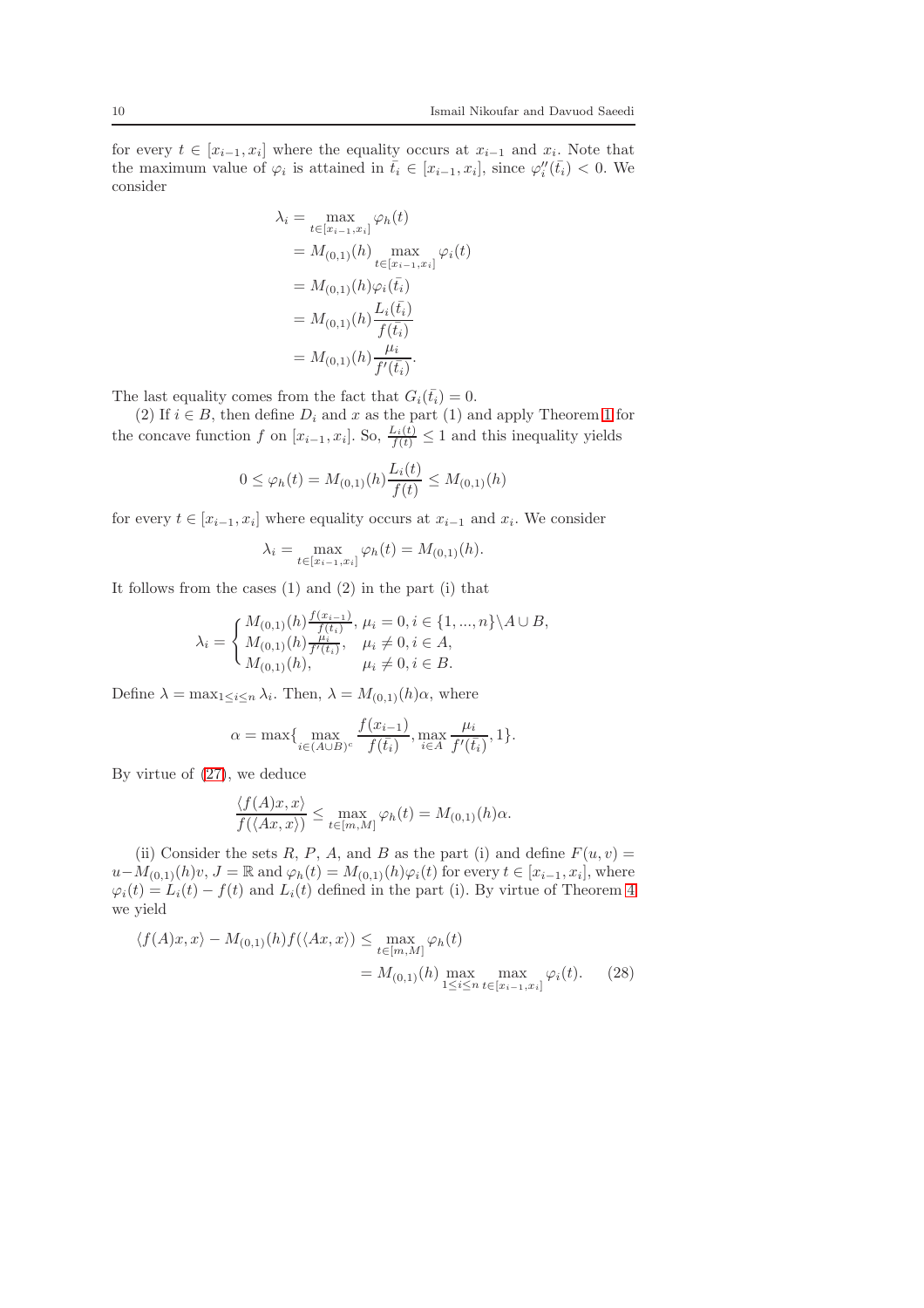If  $\mu_i \neq 0$ , then  $\varphi''_i(t) = -f''(t)$  and if  $\mu_i = 0$  and  $\bar{t}_i \in (x_{i-1}, x_i)$  is the unique solution of the equation  $f'(t) = 0$ , then we define

$$
\lambda_i = \max_{t \in [x_{i-1}, x_i]} \varphi_h(t) = M_{(0,1)}(h)(f(x_{i-1}) - f(\bar{t}_i)).
$$

Suppose  $t \in [m, M]$ . Then, there exists  $i \in \{1, ..., n\}$  such that  $t \in [x_{i-1}, x_i]$ .

(1) If  $i \in A$ , then  $\varphi''_i(t) < 0$  for every  $t \in [x_{i-1}, x_i]$  and so  $\varphi'_i$  is decreasing on  $[x_{i-1}, x_i]$ . On the other hand, the equation  $\varphi'_i(t) = 0$  has a unique solution at  $t = \bar{t}_i \in [x_{i-1}, x_i]$ , since  $\varphi'_i(x_{i-1})\varphi'_i(x_i) < 0$ . Clearly,  $\varphi''_i(\bar{t}_i) < 0$  and so the maximum value of  $\varphi_i$  is attained in  $\bar{t}_i$ . We define

$$
\lambda_i = \max_{t \in [x_{i-1}, x_i]} \varphi_h(t)
$$
  
=  $M_{(0,1)}(h) \max_{t \in [x_{i-1}, x_i]} \varphi_i(t)$   
=  $M_{(0,1)}(h) \varphi_i(\bar{t}_i)$   
=  $M_{(0,1)}(h) (L_i(\bar{t}_i) - f(\bar{t}_i))$   
=  $M_{(0,1)}(h) (f(x_{i-1}) + \mu_i(\bar{t}_i - x_{i-1}) - f(\bar{t}_i)).$ 

(2) If  $i \in B$ , then  $f''(t) < 0$  for every  $t \in [x_{i-1}, x_i]$ . This means that f is concave on  $[x_{i-1}, x_i]$  and so  $f(t) \geq L_i(t)$  for every  $t \in [x_{i-1}, x_i]$ . This ensures  $\varphi_i(t) = L_i(t) - f(t) \leq 0$  and this inequality entails

$$
\max_{t \in [x_{i-1}, x_i]} \varphi_i(t) \le 0.
$$

Since  $\varphi_i(x_i) = 0 = \varphi_i(x_{i-1}), \varphi_i$  attains its maximum value and the maximum value is 0. So that

$$
\lambda_i = \max_{t \in [x_{i-1}, x_i]} \varphi_h(t) = M_{(0,1)}(h) \max_{t \in [x_{i-1}, x_i]} \varphi_i(t) = \varphi_i(x_i) = 0.
$$

Consequently, it follows from the cases (1) and (2) in the part (ii) that

$$
\lambda_i = \begin{cases} M_{(0,1)}(h)(f(x_{i-1}) - f(\bar{t}_i)), & \mu_i = 0, i \in \{1, ..., n\} \backslash A \cup B, \\ M_{(0,1)}(h)(f(x_{i-1}) + \mu_i(\bar{t}_i - x_{i-1}) - f(\bar{t}_i)), & \mu_i \neq 0, i \in A, \\ 0, & \mu_i \neq 0, i \in B. \end{cases}
$$

Define  $\lambda = \max_{1 \leq i \leq n} \lambda_i$ . Then,  $\lambda = M_{(0,1)}(h)\beta$ , where

$$
\beta = \max\{\max_{i \in (A \cup B)^c} (f(x_{i-1}) - f(\bar{t}_i)), \max_{i \in A} (f(x_{i-1}) + \mu_i(\bar{t}_i - x_{i-1}) - f(\bar{t}_i)), 0\}.
$$

In view of [\(28\)](#page-9-0), we deduce

$$
\langle f(A)x, x \rangle - M_{(0,1)}(h) f(\langle Ax, x \rangle) \le \max_{t \in [m,M]} \varphi_h(t) = \lambda = M_{(0,1)}(h)\beta.
$$

Corollary 4 Let the function f be a piecewise continuously twice differentiable on  $[m, M]$  and A a self-adjoint operator on a Hilbert space  $H$ . Assume that  $Sp(A) \subseteq [m, M]$  for some scalars m, M with  $0 < m < M$  and  $x \in \mathcal{H}$  with  $||x|| = 1.$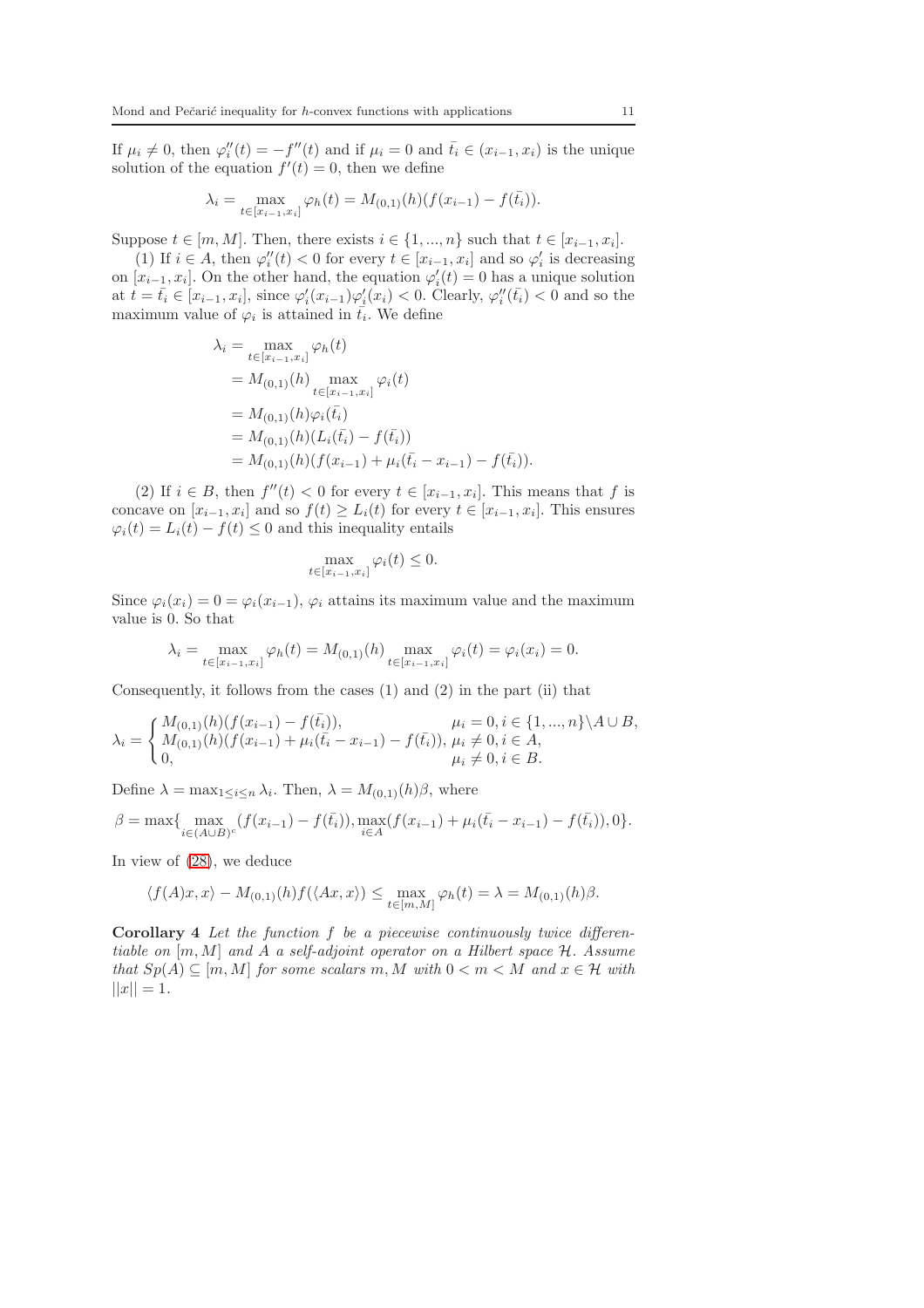- (1) If  $f$  is convex on  $[m, M]$ , then
	- (i) there exists  $\alpha > 0$  such that

$$
\frac{1}{\alpha}\langle f(A)x, x \rangle \le f(\langle Ax, x \rangle),
$$

(ii) there exists  $\beta > 0$  such that

$$
\langle f(A)x, x \rangle - \beta \le f(\langle Ax, x \rangle).
$$

(2) If  $f$  is  $P$ -class on  $[m, M]$ , then (i) there exists  $\alpha > 0$  such that

$$
\frac{1}{2\alpha}\langle f(A)x, x \rangle \le f(\langle Ax, x \rangle),
$$

(ii) there exists  $\beta > 0$  such that

$$
\frac{1}{2}\langle f(A)x, x\rangle - \beta \le f(\langle Ax, x\rangle).
$$

(3) If f is s-convex on  $[m, M]$  in the second sense, then (i) there exists  $\alpha > 0$  such that

$$
\frac{1}{2^{1-s}\alpha} \langle f(A)x, x \rangle \le f(\langle Ax, x \rangle),
$$

(ii) there exists  $\beta > 0$  such that

$$
\frac{1}{2^{1-s}} \langle f(A)x, x \rangle - \beta \le f(\langle Ax, x \rangle).
$$

- (4) If f is Godunova-Levin on  $[m, M]$ , then
	- (i) there exists  $\alpha > 0$  such that

$$
\frac{1}{4\alpha} \langle f(A)x, x \rangle \le f(\langle Ax, x \rangle),
$$

(ii) there exists  $\beta > 0$  such that

$$
\frac{1}{4}\langle f(A)x, x\rangle - \beta \le f(\langle Ax, x\rangle).
$$

(5) If f is s-Godunova-Levin on  $[m, M]$ , then (i) there exists  $\alpha > 0$  such that

$$
\frac{1}{2^{1+s}\alpha} \langle f(A)x, x \rangle \le f(\langle Ax, x \rangle),
$$

(ii) there exists  $\beta > 0$  such that

$$
\frac{1}{2^{1+s}} \langle f(A)x, x \rangle - \beta \le f(\langle Ax, x \rangle).
$$

*Proof* Consider  $h(t) = t$ ,  $h(t) = 1$ ,  $h(t) = t^s$ ,  $h(t) = \frac{1}{t}$ , and  $h(t) = \frac{1}{t^s}$  in parts (1)-(5), respectively and note that the function  $\frac{h(t)}{t}$  is decreasing in each part and Corollary [1](#page-5-0) implies the Jensen's coefficient is  $2h(\frac{1}{2})$ . According Theorem [5,](#page-7-2) we get the desired result in each part.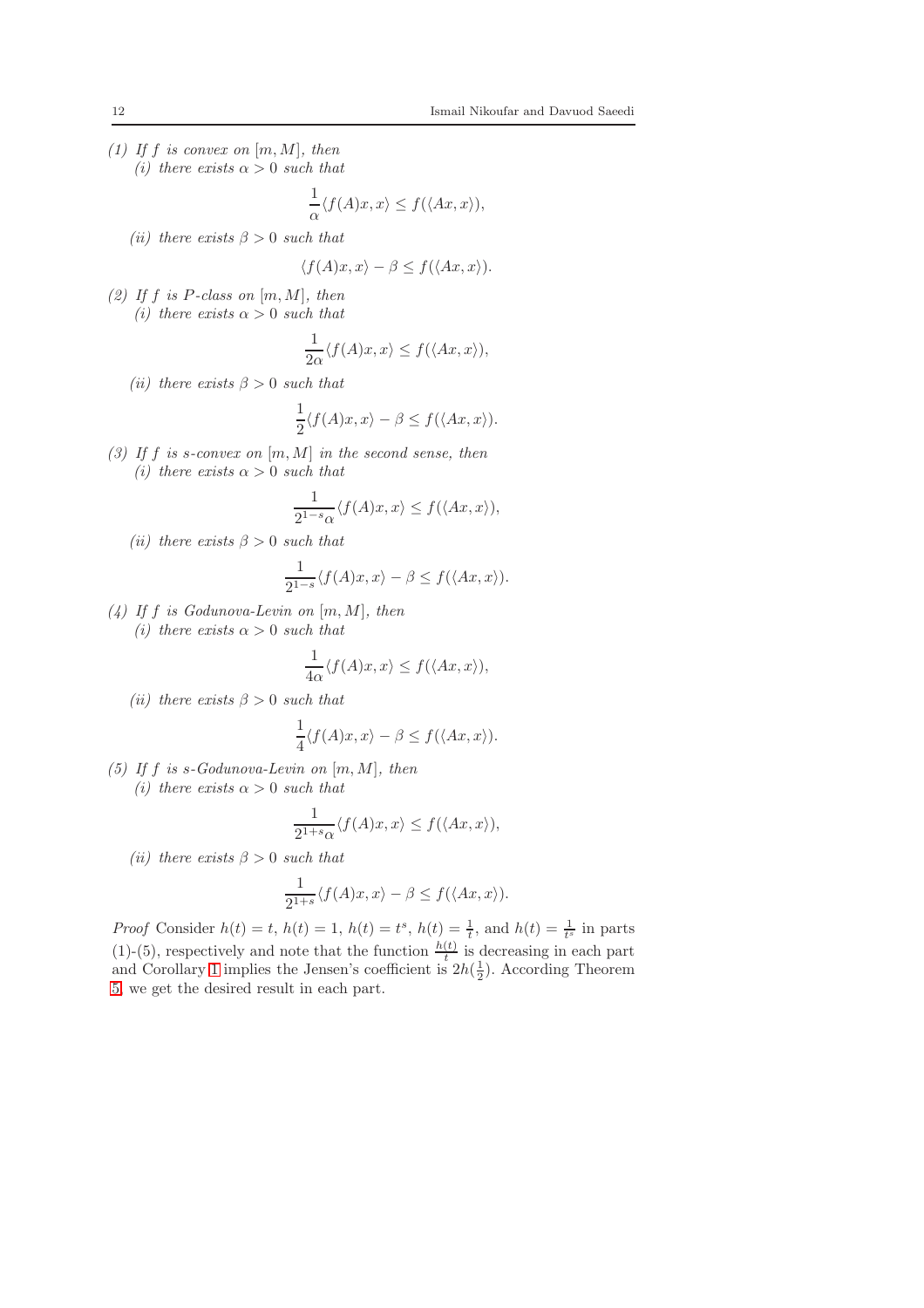# 3 Applications

In this section, we obtain the Hermite-Hadamard's type inequality for  $h$ -convex functions. Moreover, we obtain a multiple operator version of Theorem [2](#page-2-1) for h-convex functions. In particular, one may reach a result for convex, P-class, s-convex, Godunova-Levin, and s-Godunova-Levin functions.

Corollary 5 Let the conditions of Theorem [2](#page-2-1) be satisfied and let p and q be non-negative numbers, with  $p + q > 0$ , for which

$$
\langle Ax, x \rangle = \frac{pm + qM}{p + q}.
$$

Then,

$$
\frac{1}{M_{(0,1)}(h)} f\left(\frac{pm+qM}{p+q}\right) \le \langle f(A)x, x \rangle \le M_{(0,1)}(h) \frac{pf(m)+qf(M)}{p+q}.
$$

Proof By virtue of Theorem [2](#page-2-1) and [3](#page-6-2) we reach

$$
f\left(\frac{pm+qM}{p+q}\right) = f(\langle Ax, x \rangle) \le M_{(0,1)}(h)\langle f(A)x, x \rangle)
$$
  
\n
$$
\le (M_{(0,1)}(h))^2 \left(\frac{M - \langle Ax, x \rangle}{M-m} f(m) + \frac{\langle Ax, x \rangle - m}{M-m} f(M)\right)
$$
  
\n
$$
= (M_{(0,1)}(h))^2 \frac{pf(m) + qf(M)}{p+q}.
$$

<span id="page-12-0"></span>We may consider a multiple operator version of Theorem [2](#page-2-1) as follows and obtain some interesting corollaries.

**Theorem 6** Let  $A_i$  be self-adjoint operators with  $Sp(A_i) \subseteq [m, M]$  for some scalars  $m < M$  and  $x_i \in \mathcal{H}$ ,  $i \in \{1, ..., n\}$  with  $\sum_{i=1}^{n} ||x_i||^2 = 1$ . If f is  $h\text{-}convex$  on  $[m, M]$ , then

$$
f\left(\sum_{i=1}^n \langle A_i x_i, x_i \rangle\right) \leq M_{(0,1)}(h) \sum_{i=1}^n \langle f(A_i) x_i, x_i \rangle.
$$

Proof We define

$$
\tilde{A} = \begin{pmatrix} A_1 & \cdots & 0 \\ \vdots & \ddots & \vdots \\ 0 & \cdots & A_n \end{pmatrix} \quad \text{and} \quad \tilde{x} = \begin{pmatrix} x_1 \\ \vdots \\ x_n \end{pmatrix}.
$$

So,  $Sp(\tilde{A}) \subseteq [m, M], ||\tilde{x}|| = 1$ , and

$$
f(\langle \tilde{A}\tilde{x}, \tilde{x} \rangle) = f\Big(\sum_{i=1}^{n} \langle A_i x_i, x_i \rangle \Big),
$$
  

$$
\langle f(\tilde{A})\tilde{x}, \tilde{x} \rangle = \sum_{i=1}^{n} \langle f(A_i) x_i, x_i \rangle.
$$

In view of Theorem [2](#page-2-1) the result follows.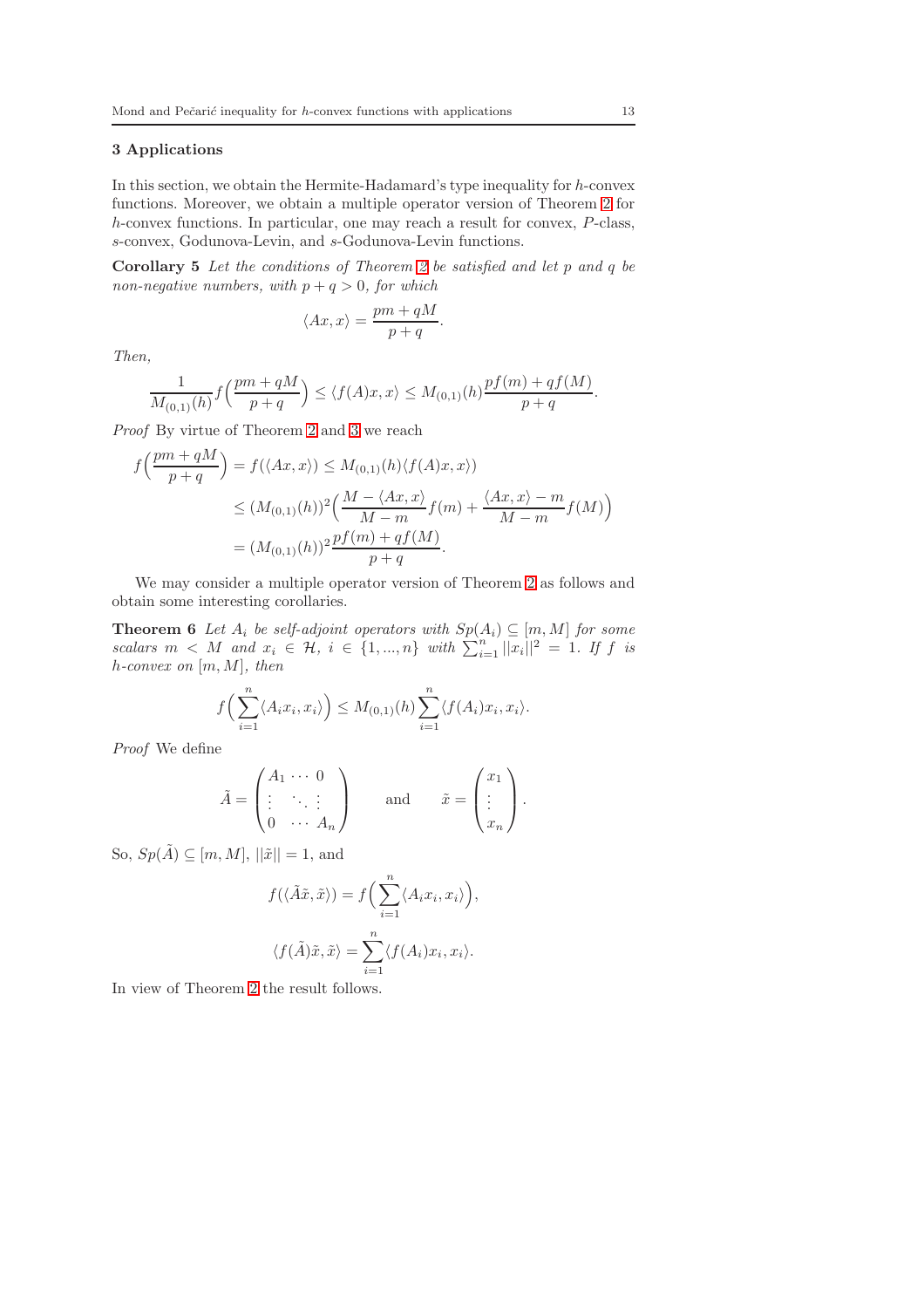Corollary 6 Let  $A_i$  be self-adjoint operators with  $Sp(A_i) \subseteq [m, M], i \in$  $\{1, ..., n\}$  for some scalars  $m < M$ . If f is h-convex on  $[m, M]$  and  $p_i \geq 0$ with  $\sum_{i=1}^{n} p_i = 1$ , then

$$
f\left(\sum_{i=1}^n p_i \langle A_i x, x \rangle\right) \le M_{(0,1)}(h) \sum_{i=1}^n p_i \langle f(A_i) x, x \rangle
$$

for every  $x \in \mathcal{H}$  with  $||x|| = 1$ .

*Proof* By using Theorem [6](#page-12-0) and setting  $x_i = \sqrt{p_i}x$ ,  $i \in \{1, ..., n\}$  we can reach the result.

Corollary 7 Let the conditions of Theorem [6](#page-12-0) be satisfied.

(i) There exists  $\alpha > 0$  such that

$$
\frac{1}{M_{(0,1)}(h)\alpha} \sum_{i=1}^{n} \langle f(A_i)x_i, x_i \rangle \le f(\langle \sum_{i=1}^{n} A_i x_i, x_i \rangle).
$$
 (29)

(ii) There exists  $\beta > 0$  such that

$$
\frac{1}{M_{(0,1)}(h)}\sum_{i=1}^{n}\langle f(A_i)x_i,x_i\rangle - \beta \le f(\langle \sum_{i=1}^{n}A_ix_i,x_i\rangle). \tag{30}
$$

*Proof* Consider  $\tilde{A}$  and  $\tilde{x}$  as in the proof of Theorem [6](#page-12-0) and Apply Theorem [5.](#page-7-2)

#### 4 Declarations

We remark that the potential conflicts of interest and data sharing not applicable to this article and no data sets were generated during the current study.

## References

- 1. R. P. Agarwal and S. S. Dragomir, A survey of Jensen type inequalities for functions of self-adjoint operators in Hilbert spaces, Comput. Math. Appl. 59(12), 3785–3812 (2010).
- <span id="page-13-4"></span>2. M. Bombardelli and S. Varošanec, Properties of h-convex functions related to the Hermite-Hadamard-Fejér inequalities, Compute. Math. Applica. 58(9), 1869-1877  $(2009)$
- <span id="page-13-0"></span>3. W. W. Breckner, Stetigkeitsaussagen für eine Klasse verallgemeinerter konvexer funktionen in topologischen linearen R¨aumen, Publ. Inst. Math. 23, 13–20, (1978) (in German).
- <span id="page-13-5"></span><span id="page-13-2"></span>4. S. N. Bernstein, Sur les fonctions absolument monotones, Acta Math. 52, 1–66 (1929).
- 5. S. S. Dragomir, J. Pečarić, and L. E. Persson, Some inequalities of Hadamard type, Soochow J. Math. 21(3), 335–341 (1995).
- <span id="page-13-3"></span>6. S. S. Dragomir and C. E. M. Pearce, Quasi-convex functions and Hadamard's inequality, Bull. Aust. Math. Soc. 57(3), 377-385 (1998).
- <span id="page-13-1"></span>7. S. S. Dragomir, S. Fitzpatrick, The Hadamard's inequality for s-convex functions in the second sense, Demonstratio Math. 32(4), 687–696 (1999).